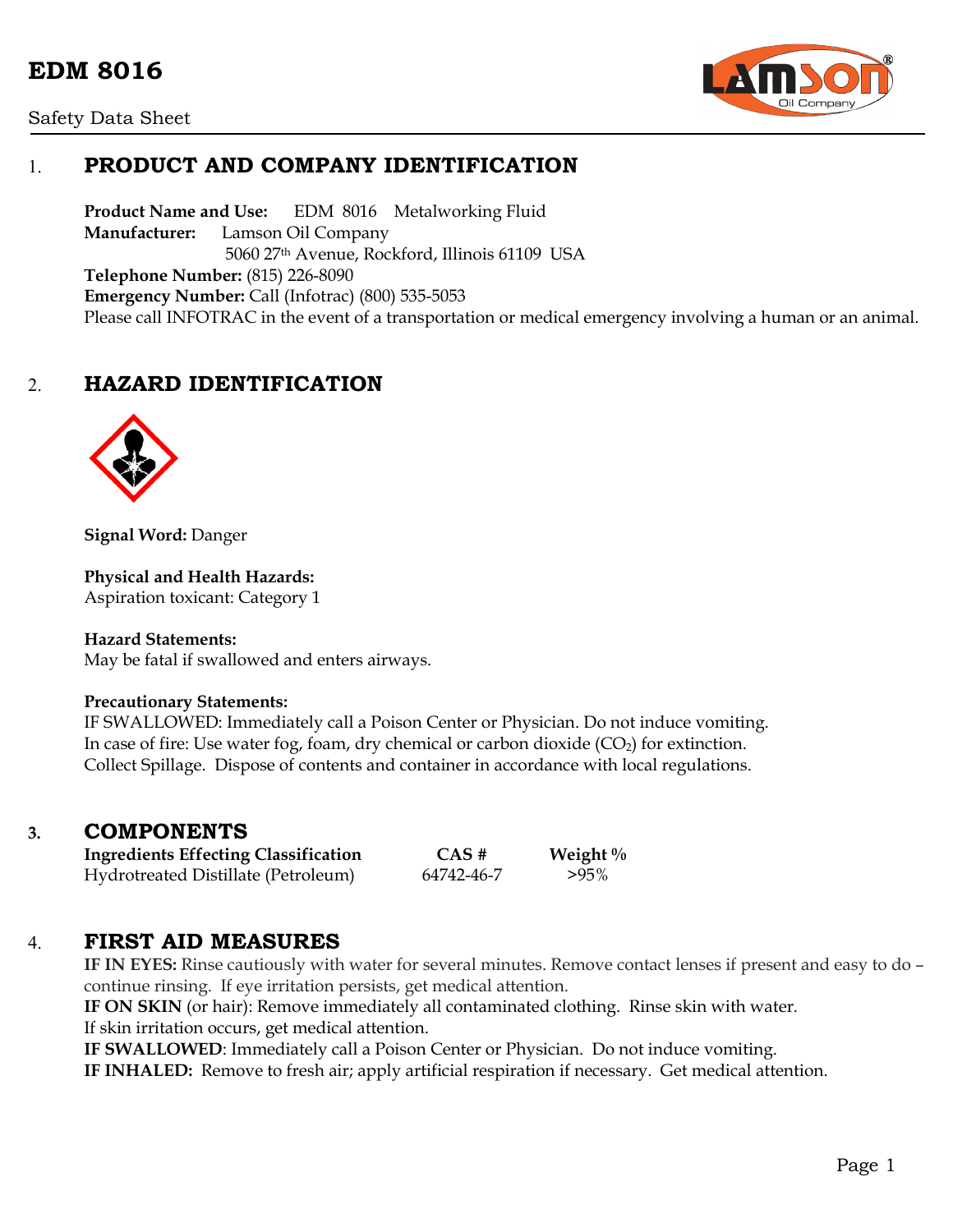

## 5. **FIRE-FIGHTING MEASURES**

### **General Hazard**

Petroleum products can form combustible mixtures at temperatures at or above the flash point. Empty containers can contain residues that can cause fires or explosions when exposed to heat, flames, or sparks.

### **Fire-Fighting**

Keep fire exposed containers cool with water spray. Separate unburning product from fire. Use carbon dioxide, foam, or dry chemical extinguishing media to put out fires.

### **Unusual Decomposition Products Under Fire Conditions**

None

## 6. **ACCIDENTAL RELEASE MEASURES**

#### **Personal Precautions**

Remove greatly contaminated clothing, including shoes and wash thoroughly after contact. Launder contaminated clothing before reuse.

#### **Environmental Precautions**

Stop leak if without risk. Dike large spills to prevent ingress into sewers and waterways. Eliminate all sources of ignition. Ensure adequate ventilation. Clean spills with absorbent and store in marked containers for disposal. Dispose in accordance with all applicable regulations.

## 7. **HANDLING AND STORAGE**

### **Safe Handling and Storage**

Do not handle, store, or dispense near open flames or ignition sources.

This product is a static accumulator and so steps should be taken to prevent static accumulation and electric spark formation.

Keep containers inside and out of direct sunlight. Avoid extreme temperatures. Do not reuse containers.

#### **Incompatible Products**

Avoid strong oxidizing and reducing agents.

## 8. **EXPOSURE CONTROL AND PERSONAL PROTECTION**

### **Ventilation**

Local exhaust is usually sufficient. General exhaust is preferred.

### **Personal Protection**

Use approved respirator when airborne exposure limits are exceeded. Use solvent resistant gloves to avoid prolonged contact. Wear goggles or safety glasses with splashguards.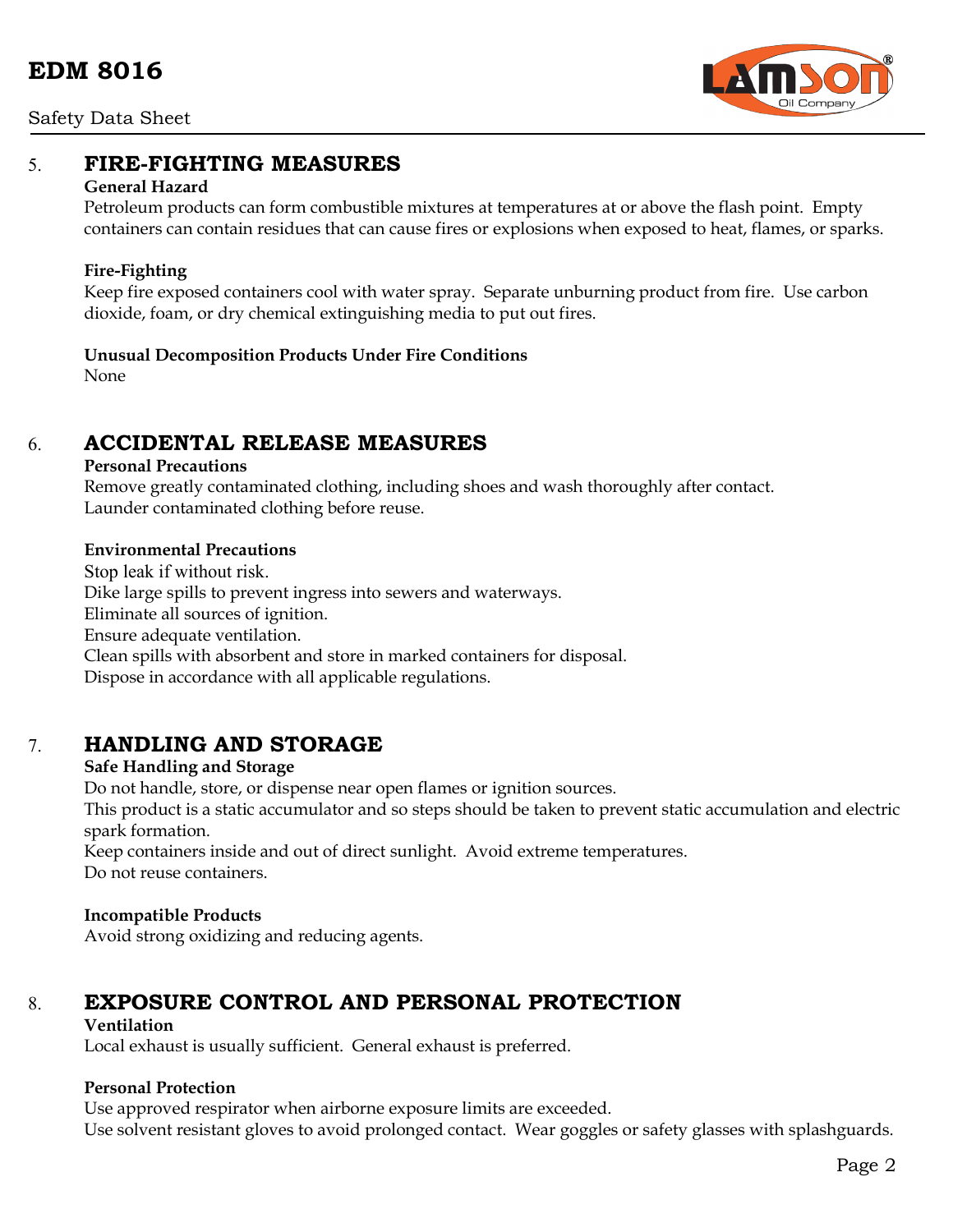

**Work Place Exposure Guide Lines** Petroleum Oil mist has a TLV limit of 5 mg/m3.

## 9. **PHYSICAL AND CHEMICAL PROPERTIES**

| > 500 °F                                  |
|-------------------------------------------|
| 0.81                                      |
| ${}_{0.01}$                               |
| Not Applicable                            |
| > 5                                       |
| 0.01                                      |
| Insoluble                                 |
| NIL                                       |
| Clear, colorless liquid; very slight odor |
| $266$ °F                                  |
| LEL: $0.4$ UEL: $5.0$                     |
| $477$ °F                                  |
|                                           |

## 10. **STABILITY AND REACTIVITY**

**Stability:** [ ] Unstable [ X ] Stable **Conditions to avoid:** None **Incompatibility (Materials to avoid):** Strong oxidizing and reducing agents. **Hazardous Decomposition Products:** Combustion may produce oxides of carbon. **Hazardous Polymerization:** [ ] May Occur [ X ] Will Not Occur **Conditions to Avoid:** Not Applicable

## 11. **TOXICOLOGICAL INFORMATION**

This product has minimal toxicity when inhaled, ingested, or when skin or eye contact is made. This product is considered an aspiration hazard based on its physical/chemical properties. This product is not expected to cause cancer or to be a skin sensitizer. No data is available to indicate that any ingredient is mutagenic or genotoxic. This product is not expected to cause reproductive or developmental effects. Repeated exposure to low viscosity materials may defat the skin resulting in possible irritation and dermatitis. Exposure to vapor or aerosol concentrations above the recommended exposure level are irritating to the eyes and respiratory tract, may cause headaches, dizziness, anesthesia, and even unconsciousness.

### 12. **ECOLOGICAL INFORMATION**

This product is not a Marine Pollutant.

This product is classified as a Volatile Organic Compound and will slowly evaporate into the air upon release. Please refer to section 6 for accidental release information.